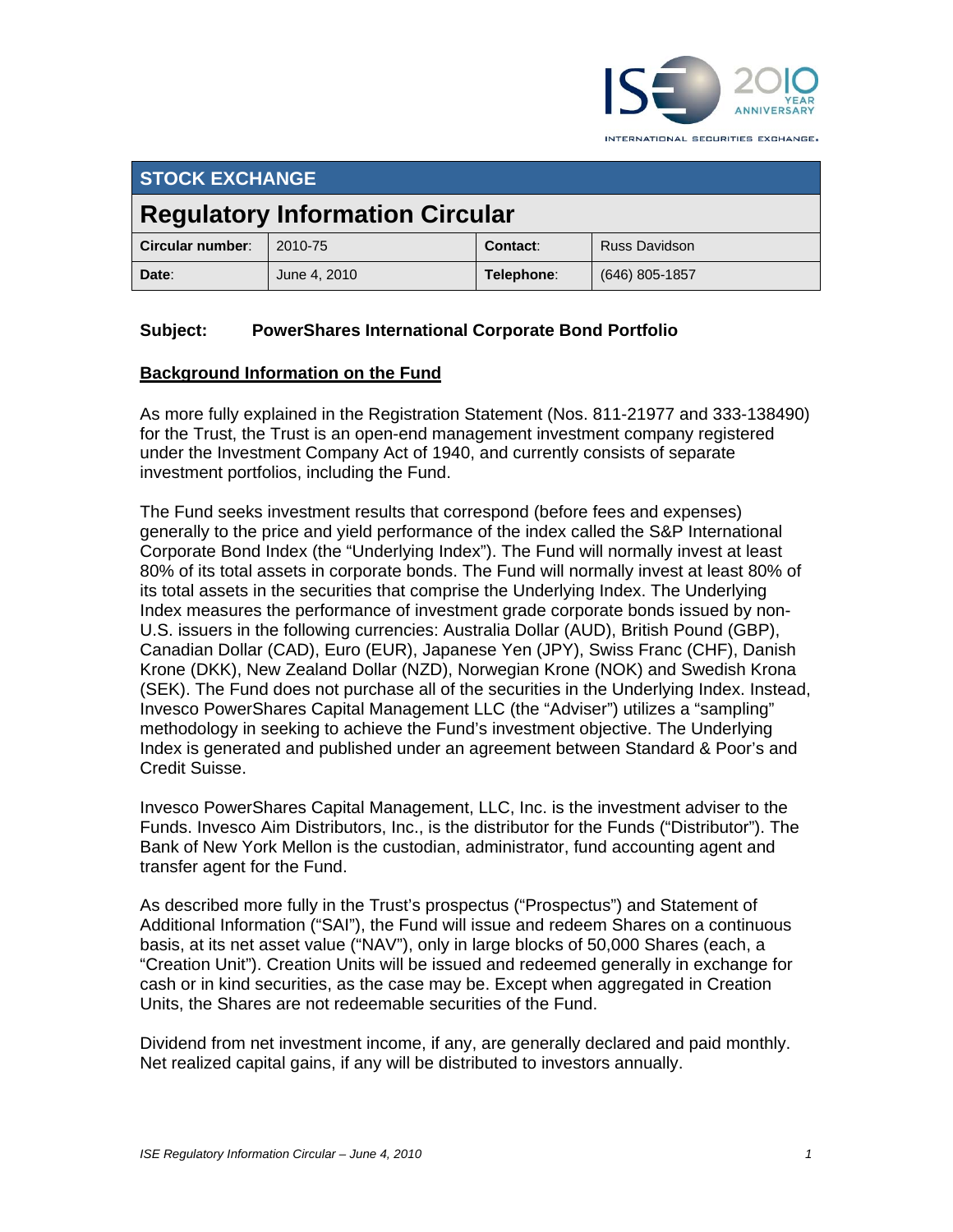

The Depository Trust Company ("DTC") serves as securities depository for the Shares, which may be held only in book-entry form; stock certificates will not be issued. DTC, or its nominee, is the record or registered owner of all outstanding Shares.

The NAV per Share of the Fund will be determined as of the close of trading (normally, 4:00 p.m. Eastern Time ("ET")) on each day that the Exchange is open for business (a "Business Day"). NAV is calculated by dividing the value of the net assets of a Fund (i.e., the total value of its assets less all liabilities) by the number of Shares outstanding, rounded to the nearest cent. NAV will be available from the Distributor and will also available to National Securities Clearing Corporation ("NSCC") participants through data made available from NSCC.

The Trust's registration statement describes the various fees and expenses for the Fund's Shares. For a more complete description of the Fund and the underlying index, visit www.InvescoPowerShares.com.

## **Principal Risks**

Interested persons are referred to the Prospectus for a description of risks associated with an investment in the Shares. Fixed-income securities are subject to interest rate risk and credit risk. Interest rate risk refers to fluctuations in the value of a fixed-income security resulting from changes in the general level of interest rates. In addition, as noted in the Prospectus, the Shares may trade at market prices that may differ from their NAV. The NAV of the Shares will fluctuate with changes in the market value of the Fund's holdings. The market prices of the Shares will fluctuate in accordance with changes in NAV as well as the supply and demand for the Shares.

#### **Exchange Rules Applicable to Trading in the Shares**

The Shares are considered equity securities, thus rendering trading in the Shares subject to the Exchange's existing rules governing the trading of equity securities.

## **Trading Hours**

Trading in the Shares on ISE is on a UTP basis and is subject to ISE equity trading rules. The Shares will trade from 8:00 a.m. until 8:00 p.m. Eastern Time. Equity Electronic Access Members ("Equity EAMs") trading the Shares during the Extended Market Sessions are exposed to the risk of the lack of the calculation or dissemination of underlying index value or intraday indicative value ("IIV"). For certain derivative securities products, an updated underlying index value or IIV may not be calculated or publicly disseminated in the Extended Market hours. Since the underlying index value and IIV are not calculated or widely disseminated during Extended Market hours, an investor who is unable to calculate implied values for certain derivative securities products during Extended Market hours may be at a disadvantage to market professionals.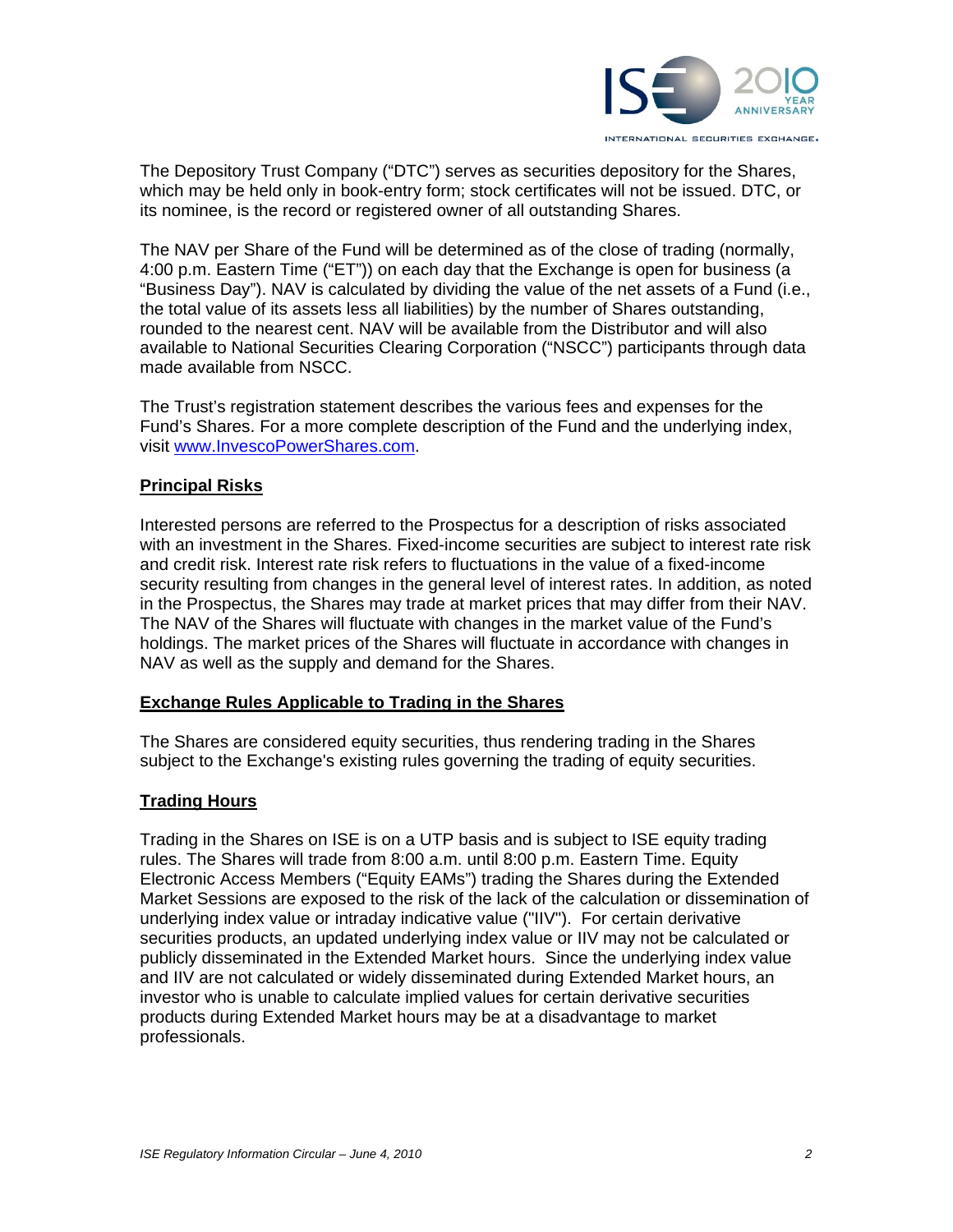

# **Trading Halts**

ISE will halt trading in the Shares in accordance with ISE Rule 2101(a)(2)(iii). The grounds for a halt under this Rule include a halt by the primary market because it stops trading the Shares and/or a halt because dissemination of the IIV or applicable currency spot price has ceased, or a halt for other regulatory reasons. In addition, ISE will stop trading the Shares if the primary market de-lists the Shares.

## **Delivery of a Prospectus**

Pursuant to federal securities laws, investors purchasing Shares must receive a prospectus prior to or concurrently with the confirmation of a transaction. Investors purchasing Shares directly from the Fund (by delivery of the Deposit Amount) must also receive a prospectus.

Prospectuses may be obtained through the Distributor or on the Fund's website. The Prospectus does not contain all of the information set forth in the registration statement (including the exhibits to the registration statement), parts of which have been omitted in accordance with the rules and regulations of the SEC. For further information about the Fund, please refer to the Trust's registration statement.

#### **Exemptive, Interpretive and No-Action Relief Under Federal Securities Regulations**

The Commission has issued letters dated April 9, 2007, November 21, 2005 and August 21, 2001 (together, the "No- Action Letters") granting exemptive, interpretive and noaction relief from certain provisions of and rules under the Securities Exchange Act of 1934 for exchange-traded funds listed and traded on a registered national securities exchange that meet certain criteria.

## **Regulation M Exemptions**

Generally, Rules 101 and 102 of Regulation M prohibit any "distribution participant" and its "affiliated purchasers" from bidding for, purchasing, or attempting to induce any person to bid for or purchase any security which is the subject of a distribution until after the applicable restricted period, except as specifically permitted in Regulation M. The provisions of the Rules apply to underwriters, prospective underwriters, brokers, dealers, and other persons who have agreed to participate or are participating in a distribution of securities.

The Commission issued a No-Action Letter by which persons participating in a distribution of shares of a fund may engage in secondary market transactions in such shares during their participation in such a distribution, despite the requirements of from Rule 101 under Regulation M. In addition, the SEC has permitted persons who may be deemed to be participating in the distribution of shares of a fund (i) to purchase securities for the purpose of purchasing creation unit aggregations of fund shares and (ii) to tender securities for redemption in Creation Unit Aggregations. Further, the Commission has clarified that the tender of fund shares to the Fund for redemption does not constitute a bid for or purchase of any of the Funds' securities during the restricted period of Rule 101. The Commission has issued a No-Action Letter to paragraph (e) of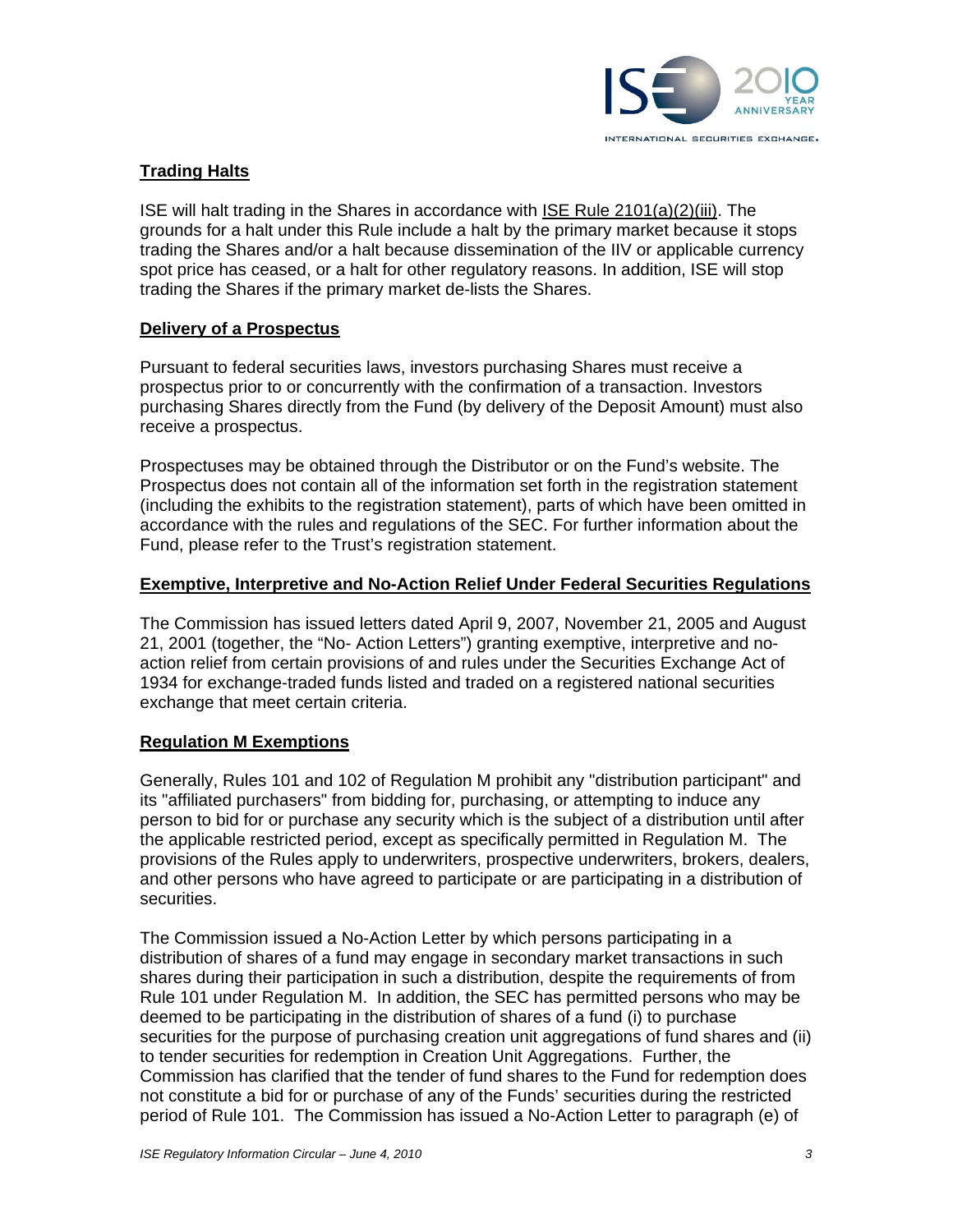

Rule 102 under Regulation M which allow the redemption of fund shares in creation unit aggregations during the continuous offering of shares.

# **Customer Confirmations for Creation or Redemption of Fund Shares (SEC Rule 10b-10)**

Broker–dealers who handle purchases or redemptions of Fund shares in Creation Units for customers will be permitted to provide such customers with a statement of the number of Creation Unit Aggregations created or redeemed without providing a statement of the identity, number and price of shares of the individual securities tendered to the Fund for purposes of purchasing creation unit aggregations ("Deposit Securities") or the identity, number and price of shares to be delivered by the Trust to the redeeming holder ("Redemption Securities"). The composition of the securities required to be tendered to the Fund for creation purposes and of the securities to be delivered on redemption will be disseminated each business day and will be applicable to requests for creations or redemption, as the case may be, on that day. This exemptive relief under Rule 10b-10 with respect to creations and redemptions is subject to the following conditions:

- 1) Confirmations to customers engaging in creations or redemptions must state that all information required by Rule 10b-10 will be provided upon request;
- 2) Any such request by a customer for information required by Rule 10b-10 will be filed in a timely manner, in accordance with Rule 10b-10(c);
- 3) Except for the identity, number and price of shares of the component securities of the Deposit Securities and Redemption Securities, as described above, confirmations to customers must disclose all other information required by Rule 10b-10(a).

## **SEC Rule 14e-5**

The Commission has permitted any person acting as a dealer-manager of a tender offer for a component security of fund (1) to redeem fund shares in creation unit aggregations from the issuer that may include a security subject to such tender offer and (2) to purchase fund shares during such tender offer. In addition, a No-Action has been issued under Rule 14e-5 states that if a broker-dealer acting as a dealer-manager of a tender offer for a security of the Fund purchases or arranges to purchase such securities in the secondary market for the purpose of tendering such securities to purchase one or more creation unit aggregations of shares, it must be made in conformance with the following:

- i. such bids or purchases are effected in the ordinary course of business, in connection with a basket of 20 or more securities in which any security that is the subject of a distribution, or any reference security, does not comprise more than 5% of the value of the basket purchased; or
- ii. purchases are effected as adjustments to such basket in the ordinary course of business as a result of a change in the composition of the underlying index; and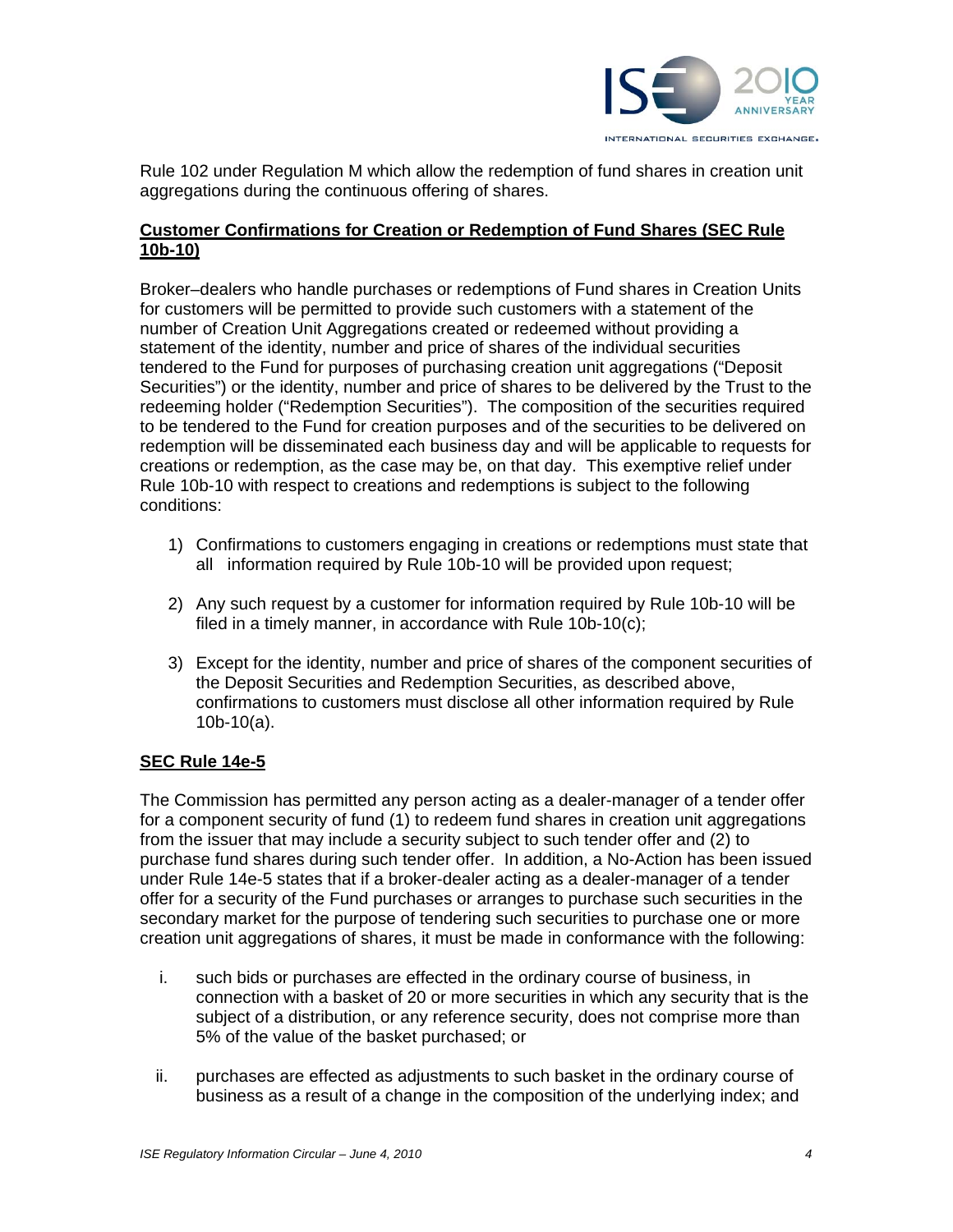

iii. such bids or purchases are not affected for the purpose of facilitating such tender offer.

# **Section 11(d)(1); SEC Rules 11d1-1 and 11d1-2**

Section 11(d)(1) of the Act generally prohibits a person who is both a broker and a dealer from effecting any transaction in which the broker-dealer extends credit to a customer on any security which was part of a new issue in the distribution of which he participated as a member of a selling syndicate or group within thirty days prior to such transaction. The Commission has clarified that Section 11(d)(1) does not apply to broker-dealers that are not authorized participants (and, therefore, do not create creation unit aggregations) that engage in both proprietary and customer transactions in shares of a fund in the secondary market, and for broker-dealer authorized participants that engage in creations of creation unit aggregations. This relief is subject to specific conditions, including the condition that such broker-dealer (whether or not an authorized participant) does not, directly or indirectly, receive from the fund complex any payment, compensation or other economic incentive to promote or sell the shares of a fund to persons outside the fund complex, other than non-cash compensation permitted under NASD Rule 2830 (I)(5)(A), (B) or (C). See letter dated November 22, 2005 from Brian A Bussey, Assistant Chief Counsel, SEC Division of Market Regulation, to Barclays Global Investors, N.A., dated November 22, 2005. The Commission has issued a No-Action Letter under Section 11(d)(1) of the Act states that broker-dealers may treat shares of a fund, for purposes of Rule 11d1-2, as "securities issued by a registered open-end investment company as defined in the Investment Company Act" and thereby extend credit or maintain or arrange for the extension or maintenance of credit on shares that have been owned by the persons to whom credit is provided for more than 30 days, in reliance on the exemption contained in the rule.

## **SEC Rule 15c1-5 and 15c1-6**

The Commission has issued a No-Action letter with respect to Rule 15c1-5 and Rule 15c1-6 as to the required disclosure of control by a broker or dealer with respect to creations and redemptions of fund shares and secondary market transactions therein.

**This Regulatory Information Circular is not a statutory Prospectus. Equity EAMs should consult the Trust's Registration Statement, SAI, Prospectus and the Fund's website for relevant information.**